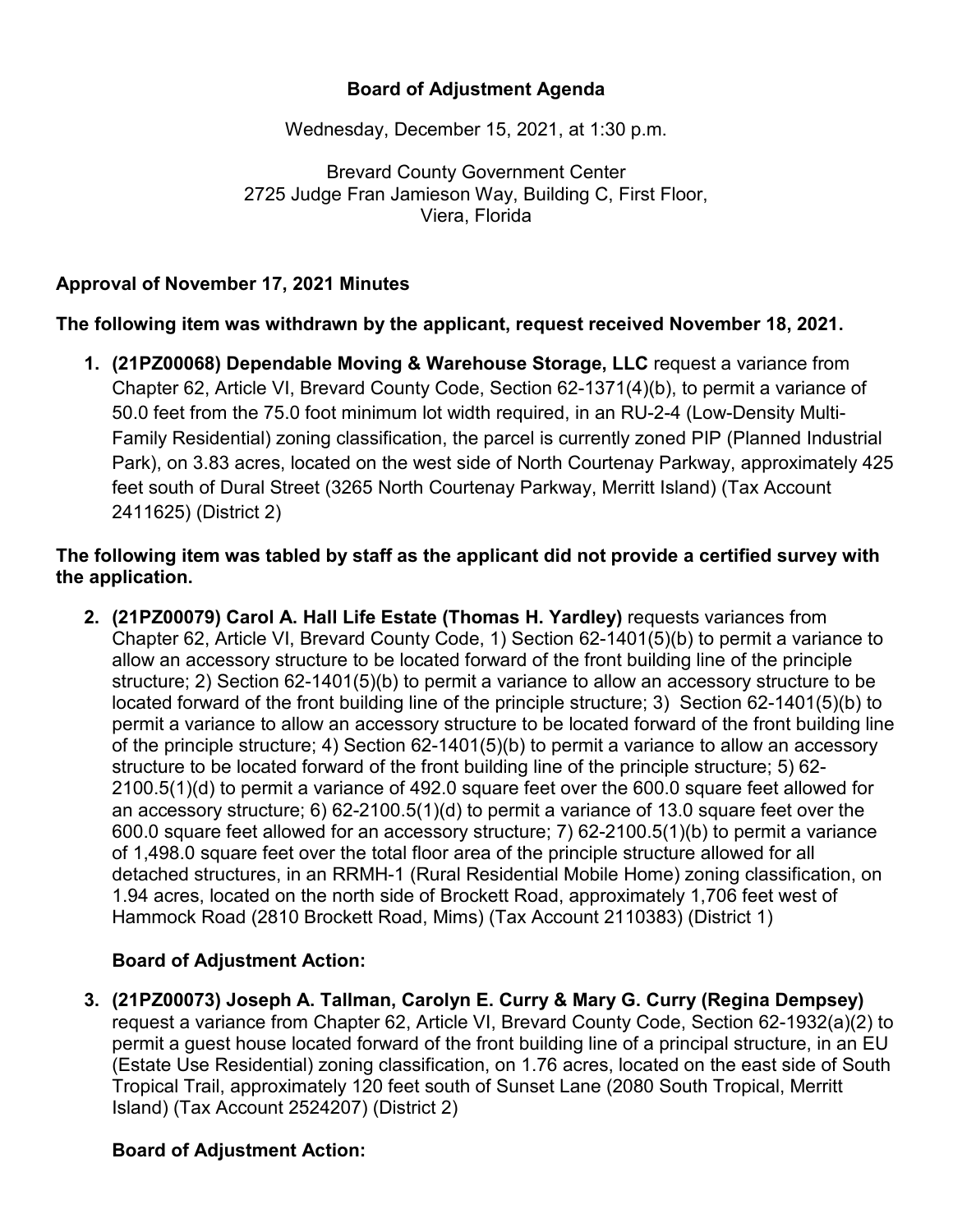BOA Agenda December 15, 2021 Page 2

> **4. (21PZ00075) Dean & Patricia Bissey Life Estate (Samson Durham)** request a variance from Chapter 62, Article VI, Brevard County Code, Section 62-2018(d)(2) to permit a variance of 0.8 feet from the required 7.5-foot west setback for a boat dock, in an RU-1-13 (Single Family Residential) zoning classification, on 0.24 acres, located on the north side of Hiawatha Way, approximately 1,265 feet west of Beverly Court (338 Hiawatha Way, Melbourne Beach) (Tax Account 2956495) (District 3)

## **Board of Adjustment Action:**

**5. (21PZ00076) Arthur F. & Esther E. Nesbitt (John King)** request a variance from Chapter 62, Article VI, Brevard County Code, Section 62-1405(6)(a) to permit a variance of 1.0 foot from the required 7.5 foot side setback, in a TRC-1 (Single Family Mobile Home Cooperative) zoning classification, on 0.09 acres, located on the south side of Marlin Circle, approximately 335 feet west of East Drive (563 Marlin Circle, Barefoot Bay) (Tax Account 3006888) (District 3)

## **Board of Adjustment Action:**

**6. (21PZ00077) Gezim & Zamira Doci (John M. Kersting)** request variances from Chapter 62, Article VI, Brevard County Code, 1) Section 62-1342(4) to permit a variance of 1,000 square feet from the 5,000 square foot lot area required; 2) Section 62-1342(4) to permit a variance of 20.0 feet from the 100.0 foot minimum lot depth required, in an RU-1-7 (Single Family Residential) zoning classification, on 0.09 acres, located on the north side of Atlantic Avenue, approximately 742 feet west of North Highway A1A. (123 Atlantic Avenue, Indialantic) (Tax Account 2716177) (District 5)

# **Board of Adjustment Action:**

**7. (21PZ00078) Gezim & Zamira Doci (John M. Kersting)** request variances from Chapter 62, Article VI, Brevard County Code, 1) Section 62-1342(4) to permit a variance of 1,000 square feet from the 5,000 square foot lot area required; 2) Section 62-1342(4) to permit a variance of 20.0 feet from the 100.0 foot minimum lot depth required, in an RU-1-7 (Single Family Residential) zoning classification, on 0.09 acres, located on the north side of Atlantic Avenue, approximately 792 feet west of North Highway A1A. (125 Atlantic Avenue, Indialantic) (Tax Account 3021741) (District 5)

# **Board of Adjustment Action:**

**8. (21PZ00080) James D. Ladd** requests a variance from Chapter 62, Article VI, Brevard County Code, Section 62-1402(5)(c) to permit a variance of 2.7 feet from the required 7.5-foot rear setback for an accessory structure, in a TR-1 (Single Family Mobile Home) zoning classification, on 0.16 acres, located on the south side of Ronald Drive approximately 105 feet west of Cherry Avenue (321 Ronald Street, Cocoa) (Tax Account 2317176) (District 1)

# **Board of Adjustment Action:**

**9. (21PZ00084) Deborah Hobbs (Tommy Hobbs)** requests variances from Chapter 62, Article VI, Brevard County Code, 1) Section 62-1402(5)(c) to permit a variance of 1.0 foot from the